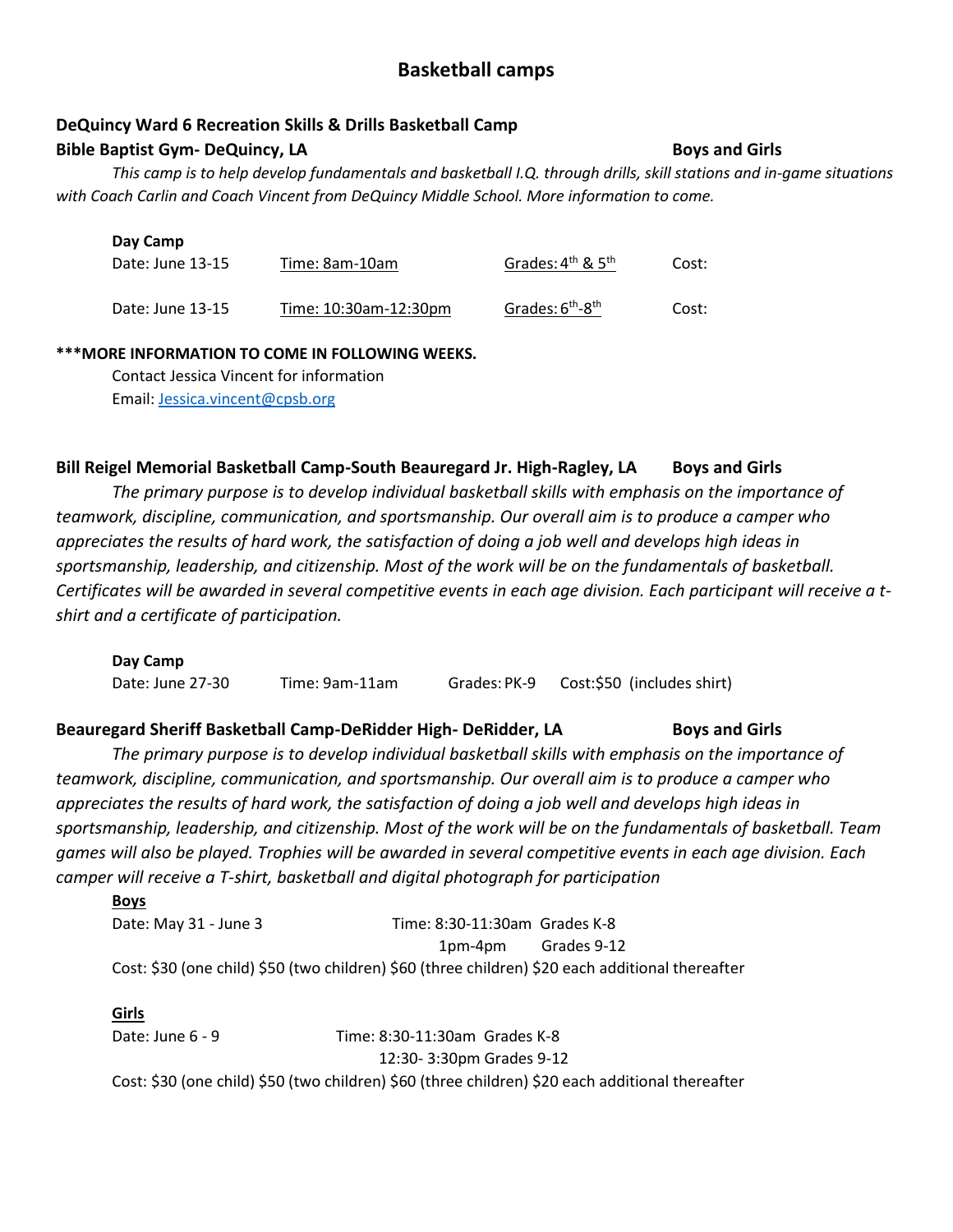## **McNeese Lynn Kennedy Basketball Legacy Center-Lake Charles, LA Boys and Girls**

*Join Coach Lynn Kennedy and the Lynn Kennedy Basketball coaching staff as they host camps to help improve your athlete's basketball skills. L*ynn Kennedy Basketball Camps are designed to teach the ideas, techniques, fundamentals, attitude, and discipline to be successful in basketball and everyday life.

| Day Camp         |                                           |
|------------------|-------------------------------------------|
| Date: June 13-15 | Grades: $1st - 8th$                       |
| Time: 9am-3pm    | Cost: \$125 (includes basketball & shirt) |

For more information and to register please emai[l lynnkennedybasketball@gmail.com](mailto:lynnkennedybasketball@gmail.com) or contact Carly Meister at [cmeister@mcneese.edu](mailto:cmeister@mcneese.edu)

#### **Go to website to register:**

<https://www.lynnkennedybasketballcamps.com/>

#### **LSUE** Players Choice Basketball Camp **Eunice, LA Boys and Girls**

*Master the Basics, and do them better (Footwork, Passing, Dribbling, Shooting, Defending, and Rebounding ), Improved Skills, Knowledge of the Game, Learn Key words that Stimulate Game-like Instincts, Learn BEEF, Train Through Repetition, Competitive Shooting Drills. Great Shooters Shoot with Confidence!*

| Day Camp         |                 |
|------------------|-----------------|
| Date: June 20-21 | Grades: 1st-7th |
|                  |                 |

| Time: 9am-11:30am | Cost: \$75 |
|-------------------|------------|
|                   |            |

#### **Go to website to register:**

<https://www.championsforlife.com/player-s-choice-basketball-school/>

### **LSUA Cordaro Basketball Alexandria, LA Boys and Girls**

*The camps are run by Coach Cordaro and the assistant coaches as well as LSUA student-athletes. The coaches*  and players are passionate about the sport of basketball and want to pass that enthusiasm and knowledge to all *prospective players in a fun, safe and educational environment. Fee includes shirt.*

| Day Camp<br>Date: May 23-26                                  | Time:8:30am-4:30pm  | Ages: 9-16  | Cost: \$170 |
|--------------------------------------------------------------|---------------------|-------------|-------------|
| Jr. Generals<br>Date: June 13-15                             | Time:9am-Noon       | Ages: 4-7   | Cost: \$90  |
| <b>Early Risers</b><br>Date: June 20-24<br><b>Next Level</b> | Time:8am-Noon       | Ages: 7-13  | Cost: \$125 |
| Date: July 13-14                                             | Time:9:30am- 2:30pm | Ages: 14-18 | Cost: \$75  |

#### **Go to website to register:**

<https://www.cordarobasketball.com/youth-camps.cfm>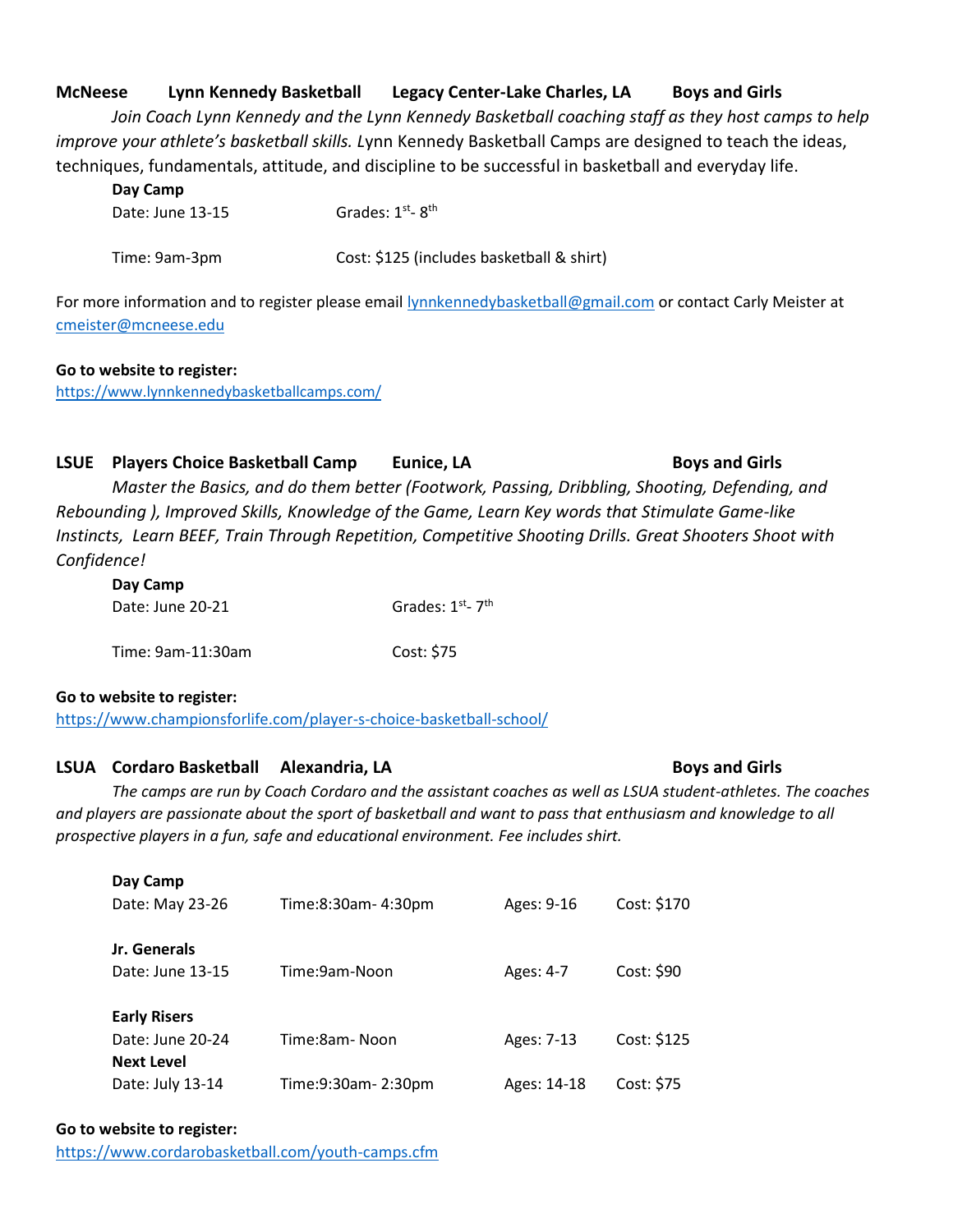### **LSU Kim Mulkey Basketball P-MAC Center- Baton Rouge, LA Girls**

*For those entering grades 2 through 12, this camp focuses on the basics of basketball. Campers will develop through fundamentals, skill stations and in-game situations. Camp runs from 9:00 am to Noon daily and concludes at Noon on Thursday, June 9.*

#### **Day Camp**

Date: June 6-9 Grades:  $2<sup>nd</sup> - 12<sup>th</sup>$ 

Time: 9am-Noon Cost: \$200

### **Go to website to register:**

<https://campscui.active.com/orgs/KimMulkeyBasketballCampLLC?orglink=camps-registration#/selectSessions/3106234>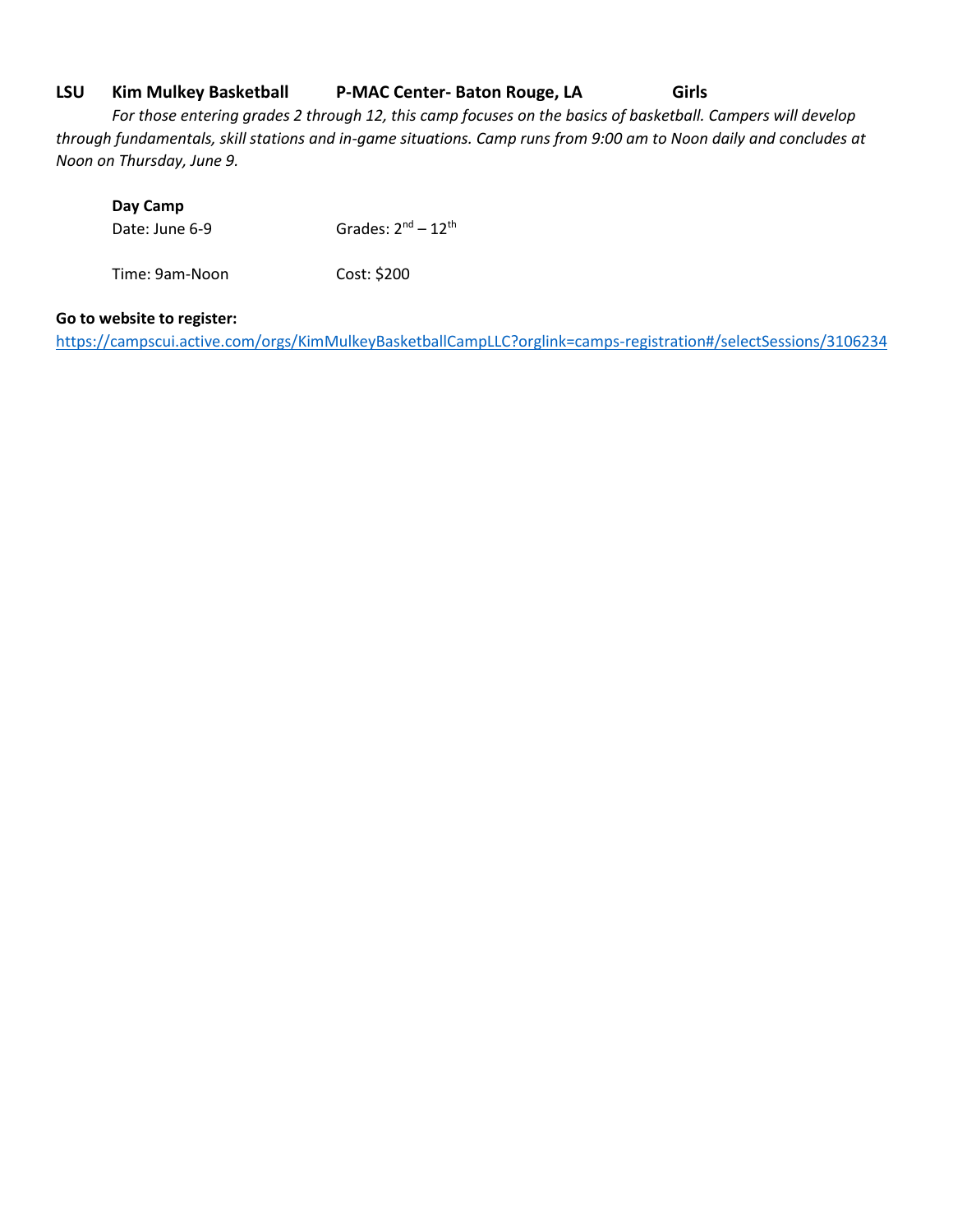# **Summer Volleyball Camps**

# **Sasha Karelov Volleyball Camps – McNeese State-Lake Charles, LA All Skills Camp**

*This camp is designed to provide campers of all ability levels a rewarding and enjoyable experience. Campers will receive training in the fundamentals of passing, setting, hitting, serving, defense, offensive and defensive tactics, strength and conditioning, and match play. Campers are divided by age, grade level, skill level and years of experience to provide the optimal learning environment.* 

Date: June 15-17 Time: See website Grades:  $6<sup>th</sup> - 12<sup>th</sup>$ Cost: \$275

#### **Positions Camp Blue (Setters, Liberos, Middle Blockers, Outside/Rightside Hitters)**

*This one-day event is designed for athletes who are looking to improve their skills within a specific position. There are 4 position groups to choose from and campers can sign up for individual sessions. Our coaches will provide beginner through advanced training and will adjust to the skill level of the camper.* 

Date: June 18 Time: See website Grades:  $6<sup>th</sup> - 12<sup>th</sup>$ Cost: \$75

#### **Positions Camp Gold (Setters, Liberos, Middle Blockers, Outside/Rightside Hitters)**

*This one-day event is designed for athletes who are looking to improve their skills within a specific position. There are 4 position groups to choose from and campers can sign up for individual sessions. Our coaches will provide beginner through advanced training and will adjust to the skill level of the camper.* Date: June 19 Time: See website  $G^{th} - 12^{th}$  $Cost: $75$ 

#### **Elite Camp**

*This camp is designed to provide advanced training for athletes looking to take their game to the next level. Campers should arrive in excellence physical condition with an elite work ethic. Training will be provided in a high paced format and will provide instruction in advanced skills, tactics and training methods.* Date: June 22-24 Time: See website Grades: 8<sup>th</sup>-12<sup>th</sup> Cost: \$350

**Cajun Elite Summer Camps See their website for updates and full summer schedule (they continuously add more camps) [www.cajunelite.net/summercamps](http://www.cajunelite.net/summercamps)**

# **ULL Ragin Cajuns Volleyball Camps- Earl K. Long Gymnasium- Lafayette, LA**

| YOUTH AIL SKIIIS CAMP  |                 |                                           |             |
|------------------------|-----------------|-------------------------------------------|-------------|
| Date: June 11-12       | Time: 9:30-Noon | Grades: K-5 <sup>th</sup>                 | Cost: \$160 |
| <b>All Skills Camp</b> |                 |                                           |             |
| Date: June 11-12       | Time: 1:30-4pm  | Grades: 6 <sup>th</sup> -12 <sup>th</sup> | Cost: \$160 |
| <b>Hitting Camp</b>    |                 |                                           |             |
| Date: June 13          | Time: 9:30-Noon | Grades: 6 <sup>th</sup> -12 <sup>th</sup> | Cost: \$80  |
| <b>Setting Camp</b>    |                 |                                           |             |
| Date: June 13          | Time: 1:30-4pm  | Grades: $6th$ -12 <sup>th</sup>           | Cost: \$80  |

**Serving Camp**

**Youth All Skills Camp**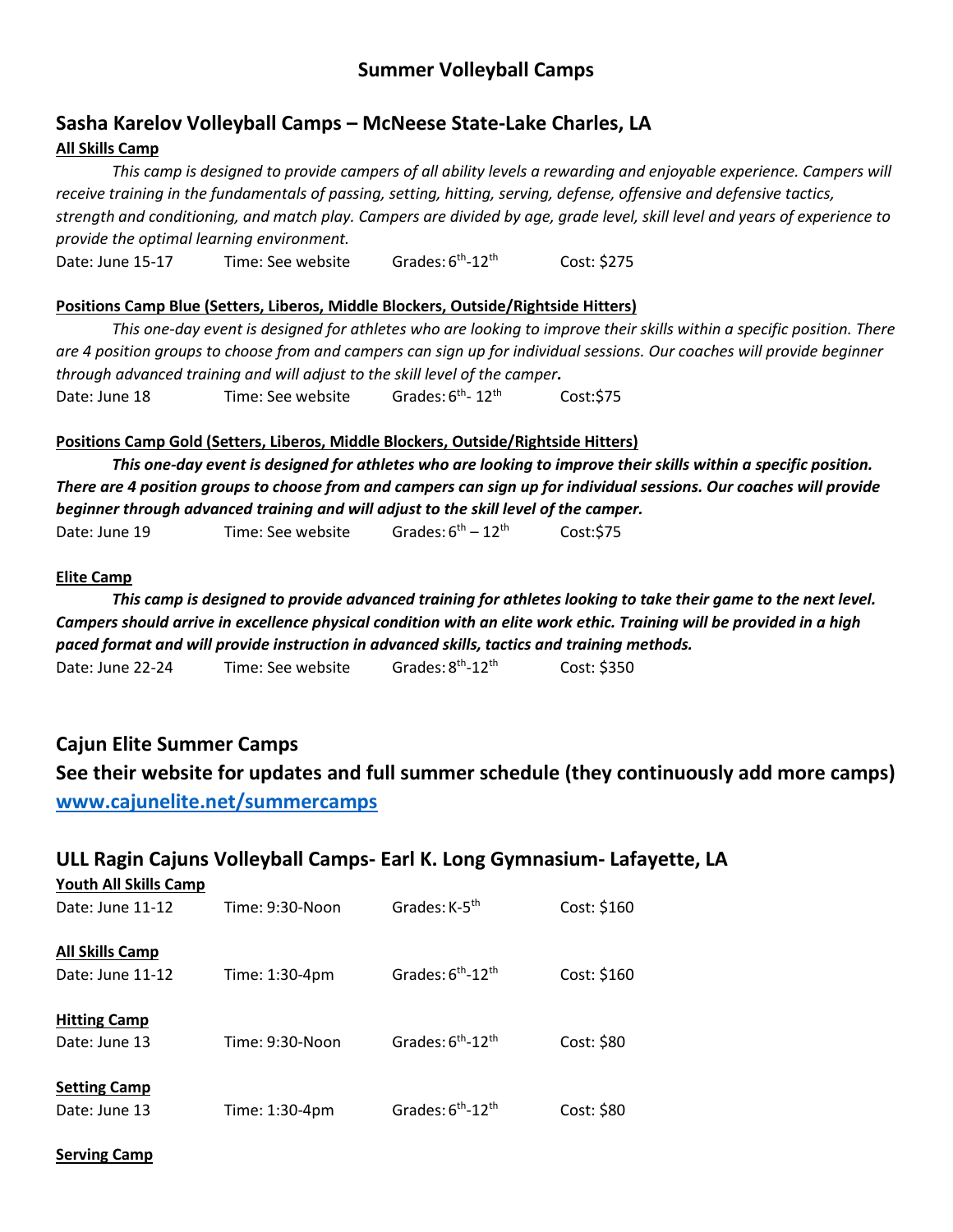| Date: June 14                                | Time: 9:30-Noon   | Grades: 6 <sup>th</sup> -12 <sup>th</sup> | Cost: \$80                              |
|----------------------------------------------|-------------------|-------------------------------------------|-----------------------------------------|
| <b>Defense Camp</b><br>Date: June 14         | Time: 1:30-4pm    | Grades: 6 <sup>th</sup> -12 <sup>th</sup> | Cost: \$80                              |
| <b>Elite Skills Camp</b><br>Date: June 15-17 | Time: See Website | Grades: 8 <sup>th</sup> -12 <sup>th</sup> | Cost: \$300 commuter<br>\$400 overnight |

# **LSU Tiger Volleyball Camps**

#### **Serving Clinics**

*The Tiger Serving Clinic is designed for athletes who are looking to improve their serving skill. Campers will be exposed to the different techniques of float serves, jump serves as well as jump spin serves. Through ample repetitions, campers will be able to watch their serving game grow before their eyes. We will be providing beginner through advanced training and will tailor the skill level to the camper.* 

| Dates: July 11, 13, 20 (offered 3 different dates) | Time: $5:30$ pm-7 $pm$ |
|----------------------------------------------------|------------------------|
| Grades: 5 <sup>th</sup> -12 <sup>th</sup>          |                        |
| Skill level recommendation: Beginner-Advanced      | Price: \$150           |

#### **Passing and Defense Camp**

*Tiger passing and defense camp is designed for athletes who are looking to improve their serve receive and defensive skills. Through a high volume of reps and feedback the sessions will focus on improving the mechanical and execution aspects of each skill. We will be providing beginner through advanced training and will tailor the skill to the camper.* 

Date: July 11<sup>th</sup> <sup>th</sup> -12<sup>th</sup>

Skill level recommendation: Beginner-intermediate

Time: 8:30am-4pm Meals: Lunch will be provided. Price: \$180

#### **Setting Camp**

*Tiger setting camp is designed for athletes who are looking to improve their setting from both a technical and tactical perspective. Through high intensity training, the sessions will focus specifically on improving the mechanical and mental aspects of each skill for improved execution during game situations. We will be providing beginner through advanced training and will tailor the skill to the camper.* 

Date: July 12<sup>th</sup> <sup>th</sup> Grades: 6<sup>th</sup> -12<sup>th</sup>

Skill level recommendation: Beginner-intermediate

Time: 8:30am-4pm Meals: Lunch will be provided. Price: \$180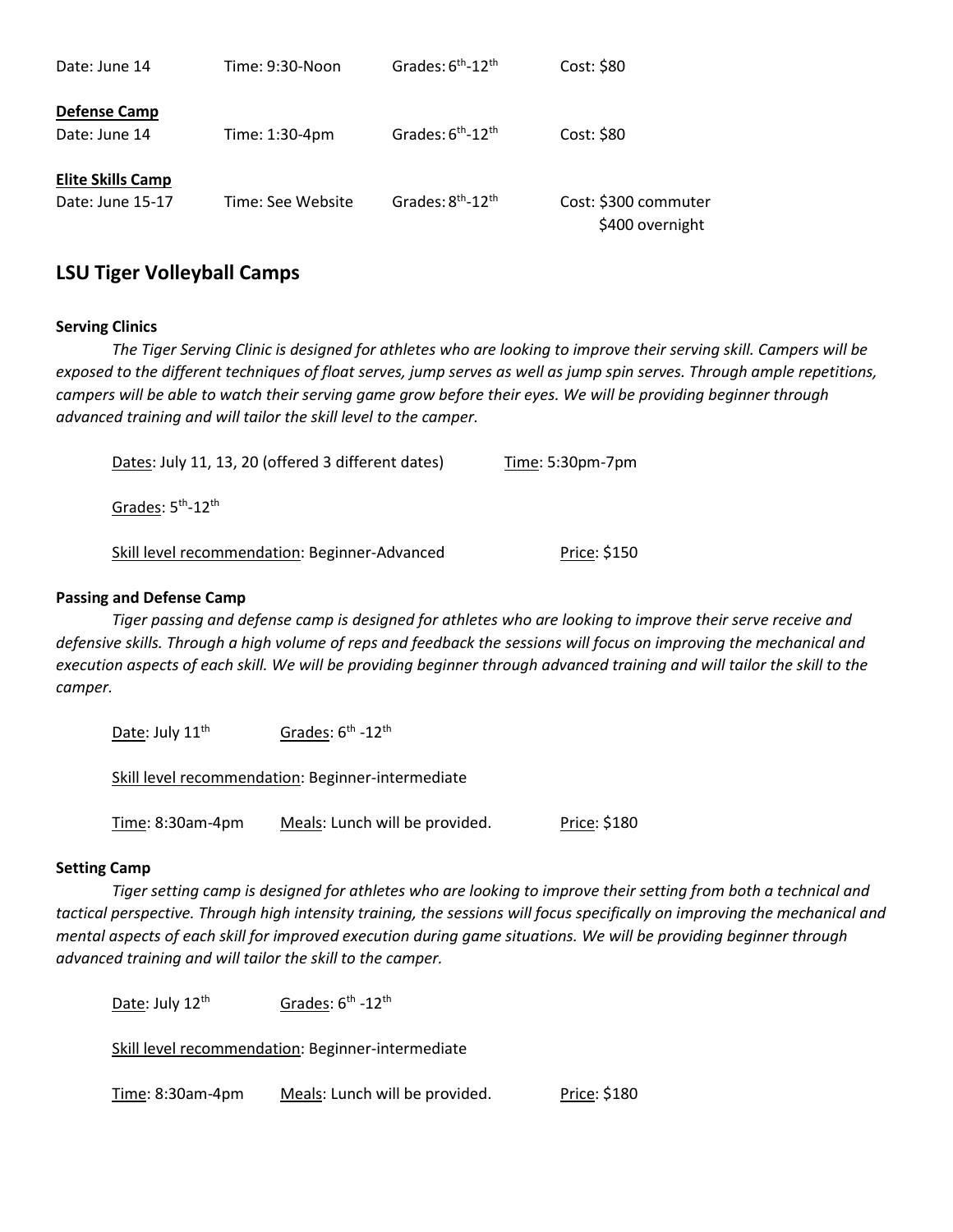#### **All Skills Camp**

*Tiger all skills camp is not position specific and is designed to meet the needs of all volleyball players regardless of experience or developmental stage. Skill development is emphasized during hours of on-court instruction in the following areas: serving, passing, setting, attacking, blocking and defending.* 

|                     | Date: July 13 <sup>th</sup> and July 20 <sup>th</sup> (1 day camp offered twice) | Grades: 5 <sup>th</sup> -12 <sup>th</sup> |
|---------------------|----------------------------------------------------------------------------------|-------------------------------------------|
|                     | Skill level recommendation: Beginner-intermediate                                |                                           |
| Time: $8:30$ am-4pm | Meals: Lunch will be provided.                                                   | <u> Price</u> : \$180                     |

#### **Attacking Camp**

*LSU's attacking camp will consist of position specific technical and tactical training for setters and attackers (middles, outsides, opposites). Campers will be grouped based on positions as well as skill level. The level of training will be tailored to the camper's experience and ability.* 

| Date: July 18th  | Grades: 6 <sup>th</sup> -12 <sup>th</sup>         |              |
|------------------|---------------------------------------------------|--------------|
|                  | Skill level recommendation: Beginner-intermediate |              |
| Time: 8:30am-4pm | Meals: Lunch will be provided.                    | Price: \$180 |

#### **Tiger Cub Camp**

*Tiger Cub Camp is an introductory day camp that focuses on learning all aspects of the game. Emphasis will be placed on skill acquisition and development from the beginner to the more experienced player. This is a great camp to get exposed to the game. Campers will be grouped by age and skill level.* 

Date: July  $19^{th}$  Grades: K-8<sup>th</sup> Skill level recommendation: Beginner-intermediate

Time: 8:30am-4:30pm Meals: No meal will be provided. Campers must bring a sack lunch.

#### **Go to website for more information and to register:**

<http://www.tigervolleyballcamp.net/>